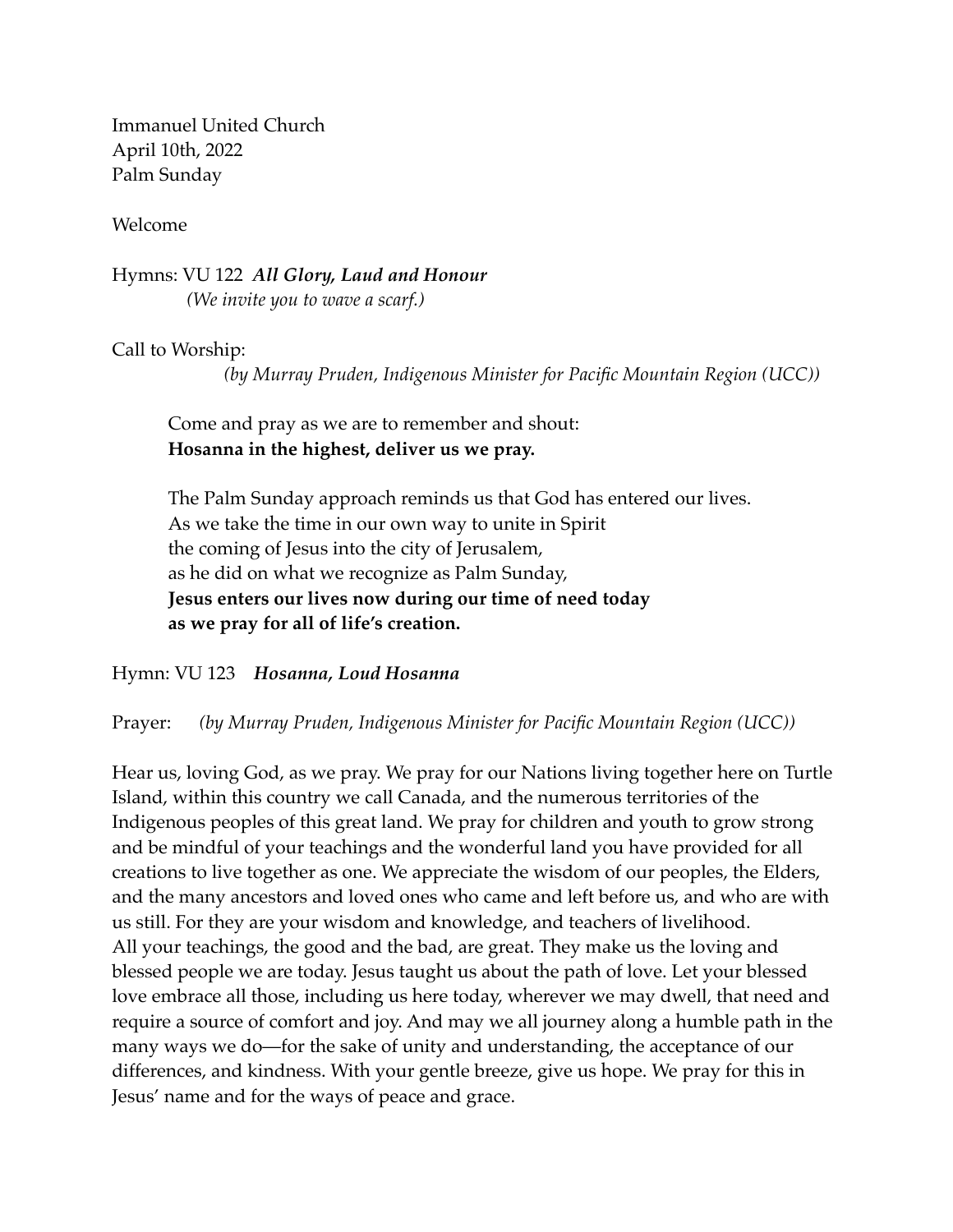Hosanna in the highest. Deliver us, we pray. Amen.

Hymn: MV 161 *I Have Called You By Your Name*

Scripture: Matthew 21:1‒11 *Jesus' Entry into Jerusalem*

- When they had come near Jerusalem and had reached Bethphage, at the Mount of Olives, Jesus sent two disciples, saying to them, "Go into the village ahead of you, and immediately you will find a donkey tied, and a colt with her; untie them and bring them to me. If anyone says anything to you, just say this, 'The Lord needs them.' And he will send them immediately." This took place to fulfill what had been spoken through the prophet, saying,
- "Tell the daughter of Zion, look, your king is coming to you, humble, and mounted on a donkey, and on a colt, the foal of a donkey."
- The disciples went and did as Jesus had directed them; they brought the donkey and the colt, and put their cloaks on them, and he sat on them. A very large crowd spread their cloaks on the road, and others cut branches from the trees and spread them on the road. The crowds that went ahead of him and that followed were shouting,
- "Hosanna to the Son of David! Blessed is the one who comes in the name of the Lord! Hosanna in the highest heaven!"
- When he entered Jerusalem, the whole city was in turmoil, asking, "Who is this?" The crowds were saying, "This is the prophet Jesus from Nazareth in Galilee."

The Choir Anthem: He Came Riding On a Donkey

Reflection: On the Silent Cry…

*'The hope whose ground is not in certainty but in its abyss, its void; … God who is not the winner but prefers the midnight of hunger…" (From The Silent Cry by Dorothee Soelle)*

On this day of Palms and Passion, the Sunday of Christ's Paradox before entering into the holy week of the cross and Easter, Jesus rides on a donkey on the road to Jerusalem,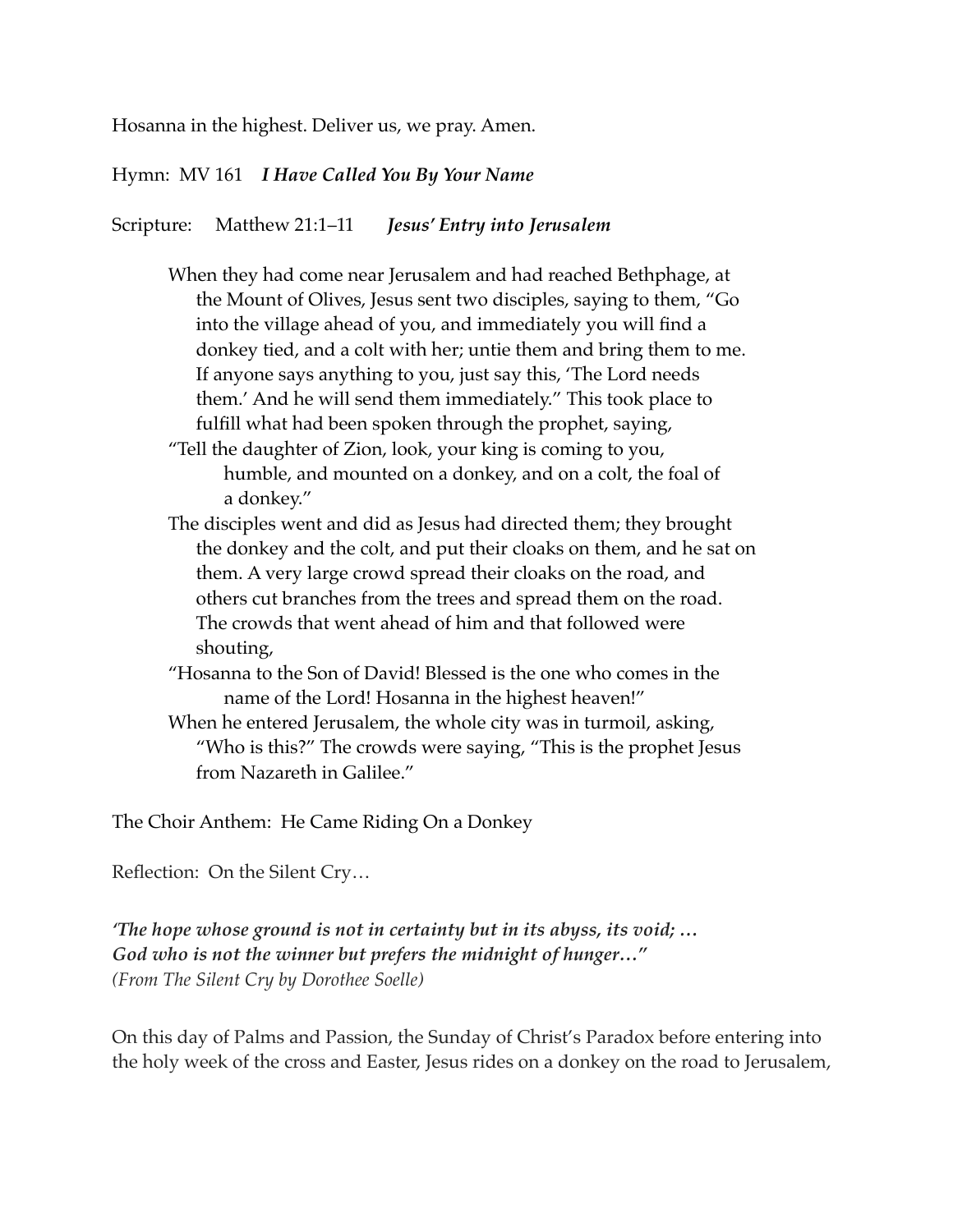in a story mixing exultation and exhaustion (among the people), glory for the nationsaving King and the suffering of the servant for all (that is Jesus). I imagine that if these ongoing juxtapositions of the opposite realities of the life of Jesus had happened in my life, it would be exhausting. Think of Covid. One day, we feel that the end of this long pandemic tunnel is in view, but the next day that hope meets quick disappointment. The tunnel's end, alas, is just another bend, one of the many curves of this long, winding passage. The light from the opposite end is still so dim. The repetition of hoping and letting go, "almost there" and "not yet", further parches the dryness of our souls and deepens the weariness.

How dry is it? Here's my story to tell: Just after New Year's, I finally called the piano tuner to come to our house and check our Yamaha upright piano which we bought 2 years ago. When he was almost finished tuning, thinking that I would hear some compliment like "It's a good piano.", I asked quite inquisitively, "How is the piano?" The tuner's face was not as cheerful as I would wish, and he said sternly, "Your piano is suffering. The humidity reader I put on the piano cannot even read how dry it is in here. It cannot read when humidity is below 15 percent. This is the driest home I have visited this month…" I was so shocked. What he meant was that the living room, where I was, is… a desert! A desert to both the piano and humans.

A humidifier in a Manitoban Winter home is just like the spiritual nourishment we need for the dryness of our souls through this Covid desert. What today's Gospel suggests is that Jesus offers the mystery of God's paradox, and shows us how the contradictions of life's betrayal and blessings can be - are indeed, part of God's invitation for us. He's saying that the paradox of palms and passion is the path!

## What? That exultation and exhaustion in repetition is not just a curse. What?

What is important is our attitude, more than how rocky, parched, dry, or rough the road is. We don't want to be on this rocky road, this endless tunnel. But see Jesus. He rides on a donkey on that road, at the pace of the colt which shares the burden with its mother, slow and patient and steady, the long road to Jerusalem, where the tombstone would never be removed without a miracle, and where Easter must bloom like the crocus in Isaiah's prophecy, in the middle of a parched land, over-run by drought.

Some months after our dear member Linda Murray died, her partner, Gerry, called me and asked me to visit and help him give away some of her books in the house. Among many books, I found The Silent Cry, written by Dorothee Solle (explain about the author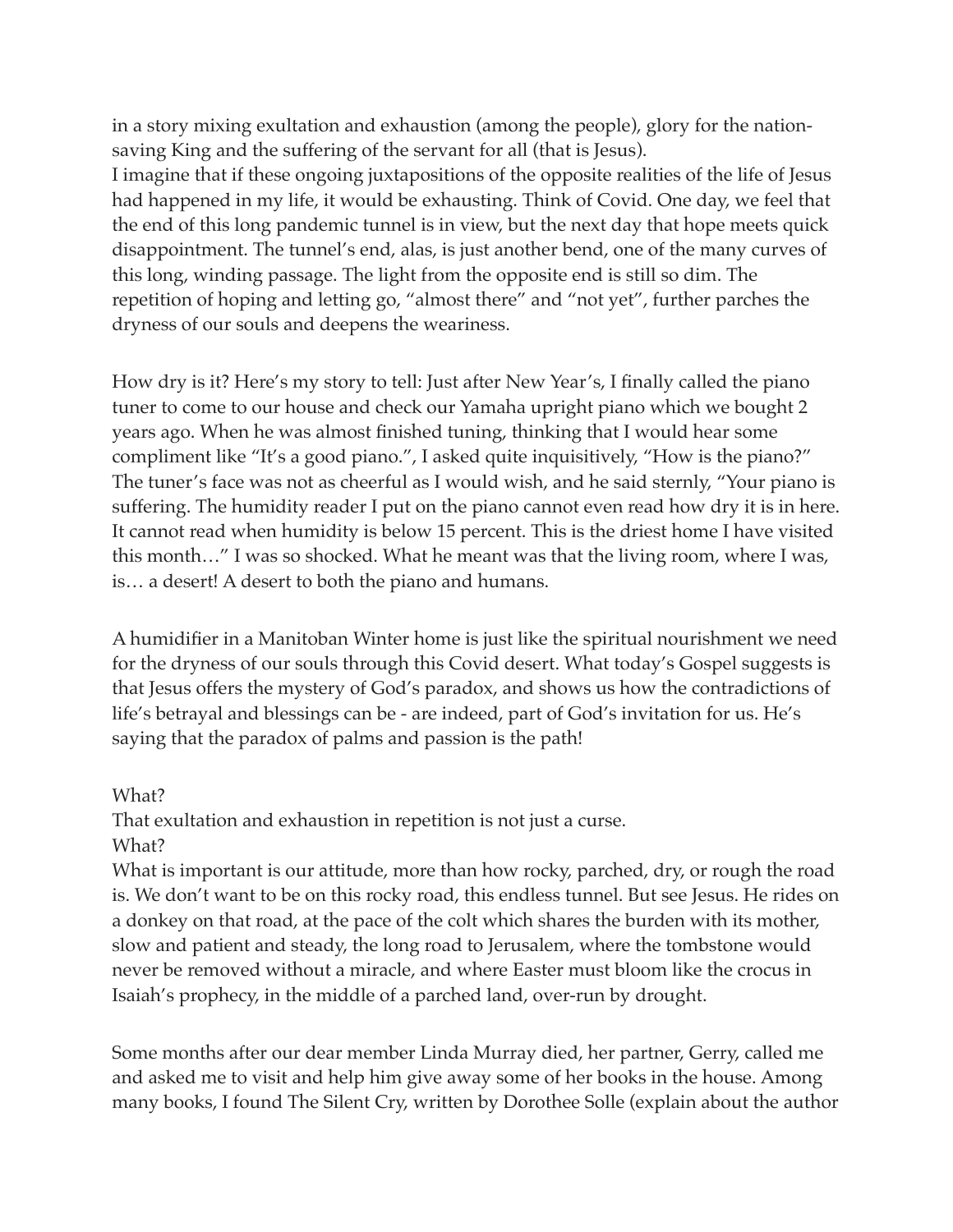briefly) on Linda's bookshelf. Her signature on the first page (show it on powerpoint) was special. Linda treated her books well, leaving every book to look brand-new.

Linda… I remember her through three unforgettable episodes. First one: One Sunday after service, she emerged from the assembled congregants, stopped in front of me, and said "Hi, I am Linda Murray. I've been quiet so you may not know me, but now I would like to introduce myself…"

The second scene was after one of the Advent services in 2018. She was looking up at me, her eyes overflowing with tears, and she said something like, "I cannot foresee what would come next, but I will be away for a while..." That time, I was told that she, the survivor of cancer long before, was suffering from the side-effects of compound medications.

The last scene was at a coffee shop - - our last visit. Linda opened the door and came in. She could not hide her exhaustion; she was visibly weaker, not even able to eat properly. But we had scheduled a meeting for coffee, so she dragged her tired body, out of curiosity and commitment to someone she cared about, and she was so hungry. I do not remember what we talked about that day, but I do remember how she taught me something words alone cannot convey. It was grace. That incredible human quality of honouring, being driven by conviction, commitment, and care even for just one friend. I firmly believe it is close to, it resembles the divine quality Jesus must have shown on the road to Jerusalem, the road of paradox, exultation and exhaustion, fulfilment and hunger - the profound hunger that does not come just from physical need but the deepest longing for communion within.

That's the true Easter that passes on generation after generation, as long as God still creates new things amongst us and in creation on earth, (like a crocus as the sign of spring, still surrounded by melting snow), and as long as we plant the invincible name called Hope (which Emily Dickinson sings in her poem, "I sow my pageantry / In May —"). I remember, in December, a month before Linda departed from us, I asked her what message she would like to hear from the church, and she answered, "Hope". At the time, a certain word-arrow pierced my brain at lightning speed which I didn't say out loud — "How can anyone find hope from someone else's words, when it can only be generated from within by their own self…"

But Ha Na, my soul, doubtful Thomas, you should know that *Hope abounds*, you can hear it, touch it, embrace it, convince yourself of it, when friends, family, creations are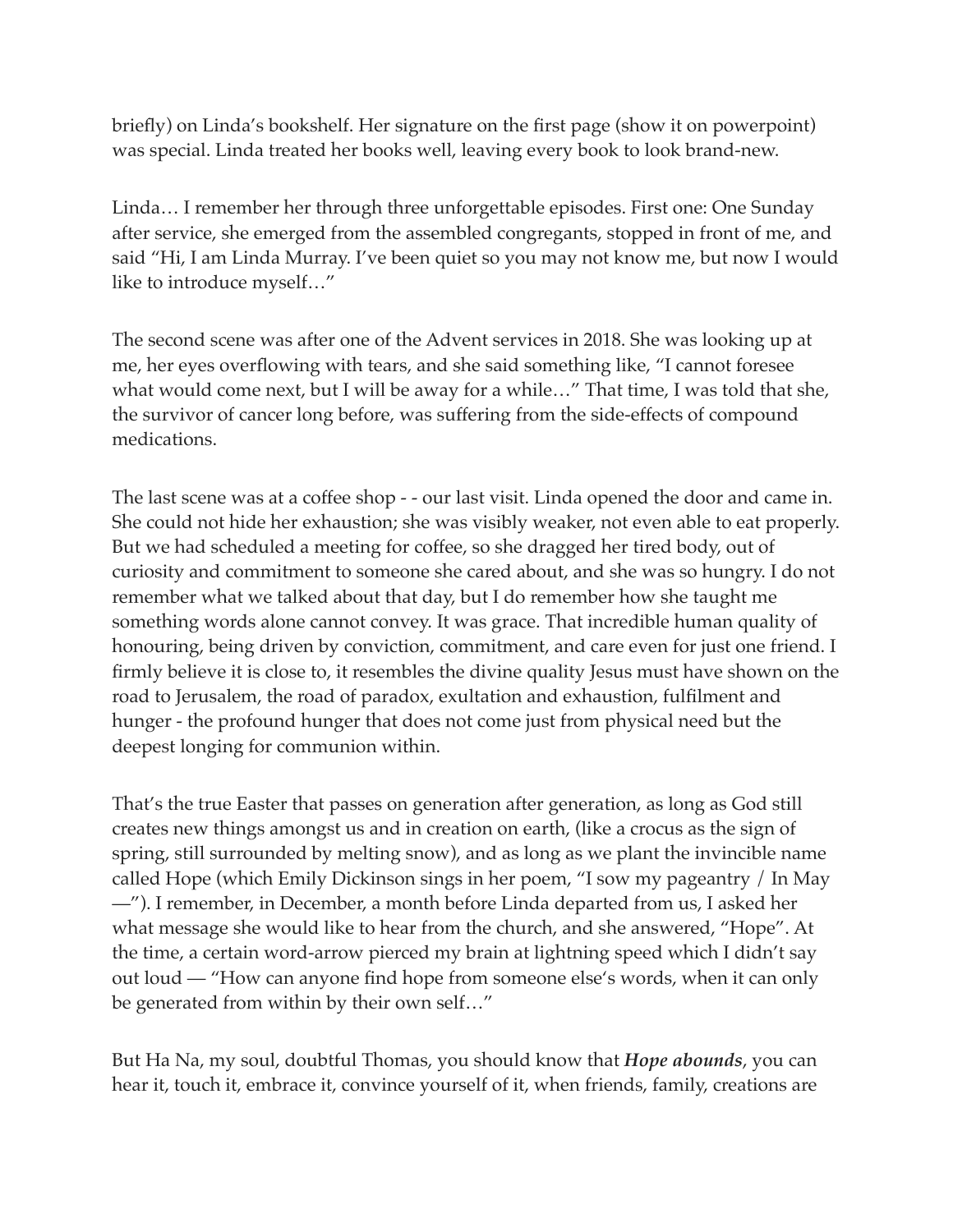able to share it. Everyone has a piece of it, and we need each other. We *can* hear words of hope from each other. We definitely can hold it high with each other. We can expect it, express it, when we intentionally put our small pieces together to make the whole circle of hope, and therefore, hope abounds. It becomes the seed for us to plant in the ground. Hope ripens when we can share it. Hope breeds more hope.

Here are a few quotes from the book The Silent Cry about the paradox, the mystery, the hope of this day, of these times. Hope is distant, and at the same time it is also near, within our reach.

*'The hope whose ground is not in certainty but in its abyss, its void; … God who is not the winner but prefers the midnight of hunger…" (From The Silent Cry by Dorothee Soelle)*

*From the chapter, The Paradox "One thinks of such expressions as 'darklight', 'sadjoyous' 'bittersweet', 'eloquent silence', 'filled emptiness', 'acquired dispossession.'"*

*'Other bold word images are "whispering silence,' "fertile desert," "soundless tone," and "silent cry".'*

*"A song of the contemporary Dutch community-based movement contains this stanza:*

*The desert shall bloom, it shall laugh and rejoice, Water shall run and it shall glisten, The thirsty come and drink The desert shall drink and it shall bloom."*

*This is the traditional mystical image of the desert… inspired by Isaiah.*

*There is a poem, originating in the circle around the mystic, Meister Eckhart, and passed on anonymously, in which paradox comes in the form of verbs:*

*"O my soul, go out; God, come in! When I flee from you, you come to me. When I lose myself, I find you…"*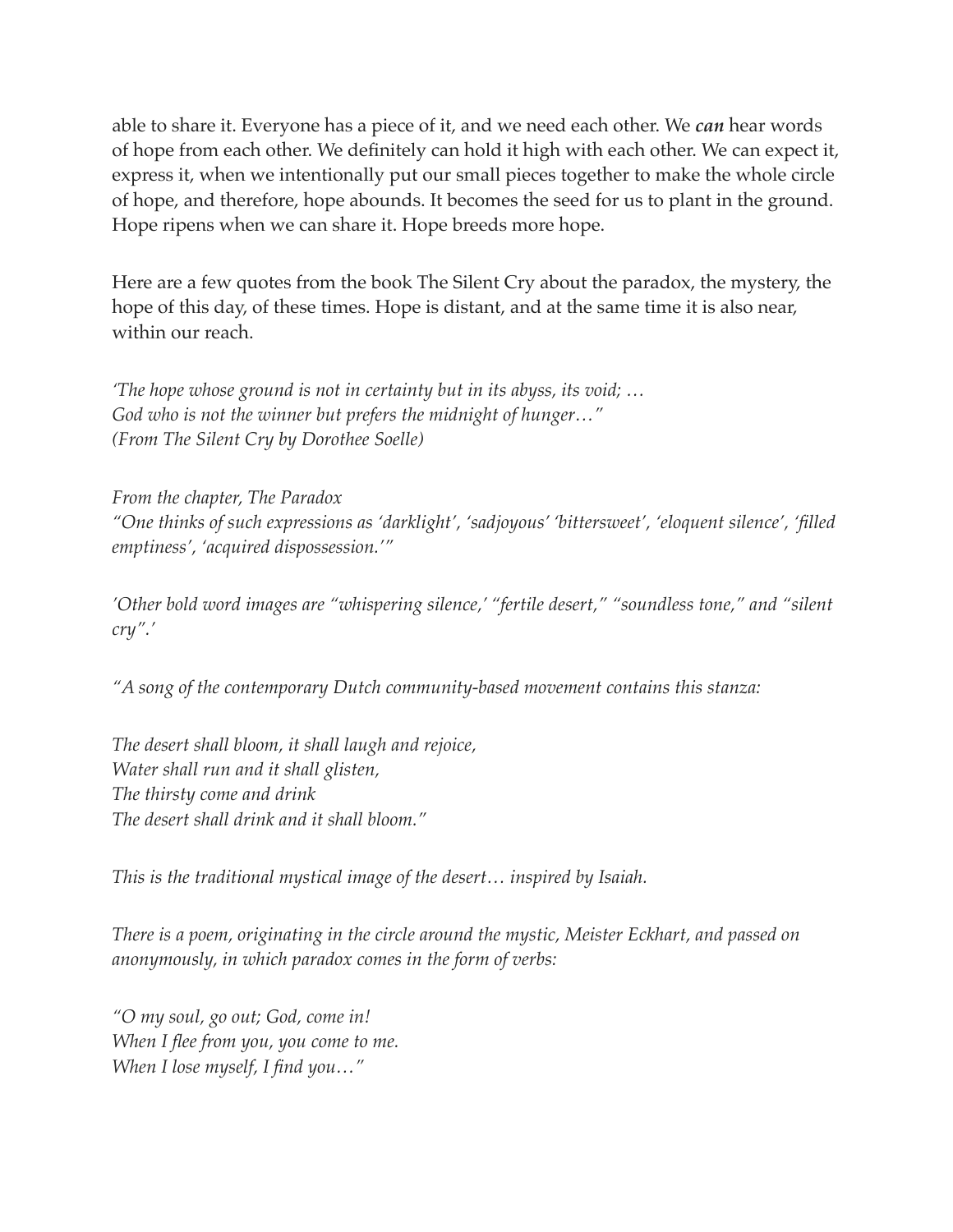Fleeing and coming, losing and finding become one process. Palm and Passion, Exultation and exhaustion, The cross and Easter… Become one process with God.

The following is the full text of the Cradle Board's Closing Statment, spoken to Pope Francis, in Rome.

The Cradle Board is on its way home to us. Deep in its fibers is the words that was spoken to Pope Francis. These words were spoken and authored by Kaluhyanuwes Michelle Shenandoah Powless.

*Closing* st*atement*

You have heard the voices of our people this week. We are living peoples, human beings with souls. We come in the footsteps of our ancestors, elders and leaders, and many who still request an audience from you. All those you have heard this week represent only the smallest numbers of Indigenous peoples impacted by the Papal Bulls that make up the Doctrine of Discovery, which has given settler nation states an illegitimate assumption of authority over our people and land for over 500 hundreds years.

The Doctrine of Discovery led to the continual taking of our babies to this day, the disappearance of thousands of our women who have gone missing or murdered. Women who would have been mothers, sisters, aunties, grandmothers, community members, the backbone of our nations. It allows the settler colonial states to take our babies and leave them vulnerable to societal ills that create broken families. It has led to the displacement of our men into broken states and prison states, separated from the ability to be fathers and healthy individuals. And it has led to the dispossession of our lands.

It has deprived us of our dignity, our freedom and led to the exploitation of our Mother Earth, from which she now pushes back against humanity to listen, while she cleanses herself from the harms we humans have done to her.

These Papal Bulls that make up the Doctrine of Discovery also opened the door to slavery in the western world, and stole the lives and dignity of our African brothers and sisters.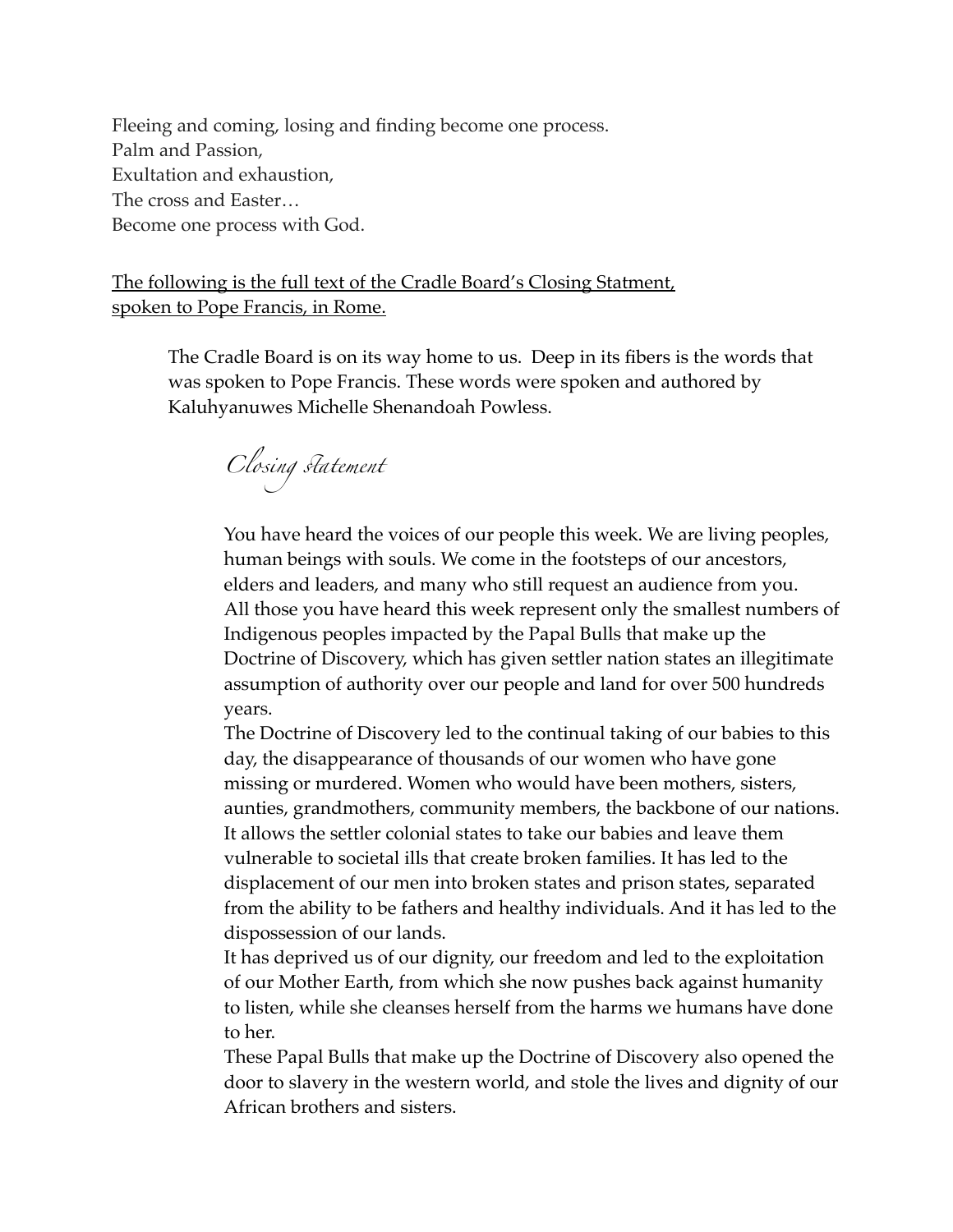It has given the right for all peoples of the world to view Indigenous peoples as dispensable, while violently taking our Mother Earth for personal and institutional riches, for which our precious metals (from the Americas) adorn these halls.

The Doctrine of Discovery has enslaved the entire world since 1493 to today, to view us

to treat us

to take from us

to murder and rape us

and to destroy our culture

to decimate and invisibilize us

It's been a long genocide across all of Turtle Island that has been legalized under these Papal Bulls

Laws are held up by the Doctrine of Discovery that are discriminatory, and exploitative acts that destroy people, families, children and Mother Earth are deemed legal to this day.

Laws create policies, policies shape education and education shapes behavior, and how people around the world have come to treat us and see us.

Among my generation, I was born in a year when it was illegal to practice our spiritual and traditional way of life. In my generation, I was born when the United Nations only referred to my people as flora and fauna. Our Indigenous peoples according to the Doctrine of Discovery are without souls.

The world has responded and acted accordingly to the precepts that Indigenous peoples, as non Christians do not have souls and therefore have no right to our bodies, our children, our lands, our governments or our futures As people, under our own ways of life, governance and existence, do have souls, and together we are all human beings.

You have the responsibility to forever turn the hand of fate toward peace. Toward a future all families around the world dream about for their children, for each other, and for the world they live in

This here is called a cradleboard and it used to carry our children in. We can even hang the board on a high place so our children are eye level with us and feel equal and included.

I am leaving this board with you overnight. This is a symbol of every Indigenous child who went to a residential boarding school across Turtle Island. Those who survived and those who did not. In our way, when making decisions, we often sleep on the issue at hand.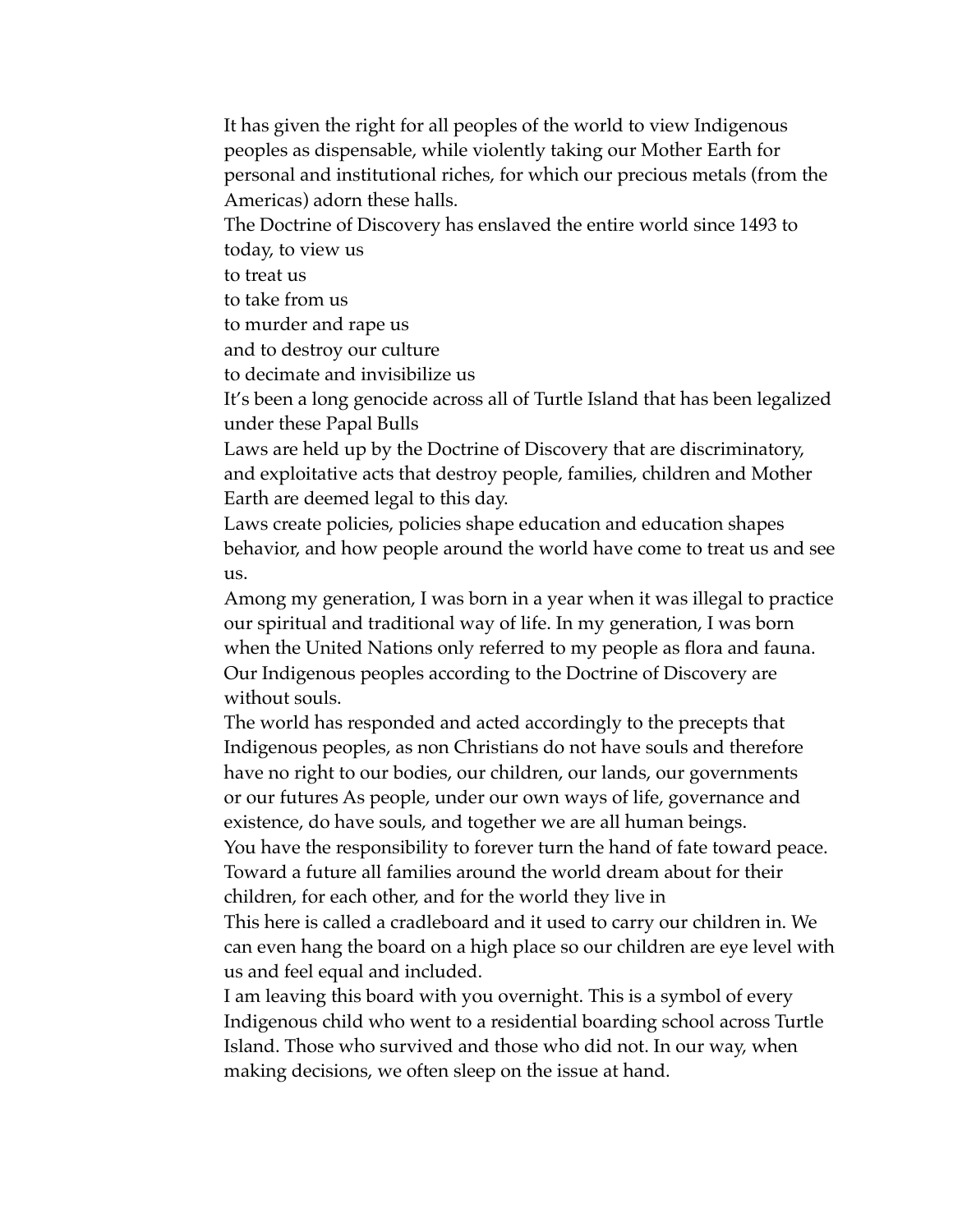How you treat this cradleboard tonight will be how you come to treat our people in the future.

When the sun rises, I ask for their spirits to be re-matriated, restored to a high place of sacredness, because you will have decided to make things right. I am sent to you by one of our traditional Clan Mothers of the Haudenosaunee Confederacy, where laws of peace have prevailed for over 1,000 years, where our democracy was given to the world, and where our rights of women were also given to the world.

As Indigenous peoples we have gifts to offer the world once again, to bring balance in living with Mother Earth, and peacemaking processes and to live with each other as human kind. You only need only to open the door and your heart for all of the world to hear us, by revoking the Papal Bulls that contain the Doctrine of Discovery.

Today, we come to you to implore you to release the world from its place of enslavement that consciously and unconsciously grips every soul on this planet by these insidious Papal Bulls.

This cradleboard is the symbol of our collective future. We ask that you make it right, so the world may truly move forward in peace and make it right with Indigenous peoples and restore dignity toward our peoples, so that all our souls may be at peace with each other.

Tomorrow we will reconvene one more time. I will retrieve this cradleboard to bring home to Turtle Island, symbolic of bringing our children back home to us.

Yaw^ko, a grand thank you for hearing our words today. We have come a long way carrying many prayers. I ask for all of Creation and the maker of our beings, who we call the Great Creator to be with us. Let us sleep on these matters, and make them right. We give great thanks for each other, for all of life and for this time together.

Hymn: VU 647 *Travel On, Travel On* <https://youtu.be/kf-UMPwxMWY>

**Offering** 

Prayers of the People:

*'The hope whose ground is not in certainty but in its abyss, its void;… God who is not the winner but prefers the midnight of hunger…" (From the Silent Cry, Dorothee Solle)*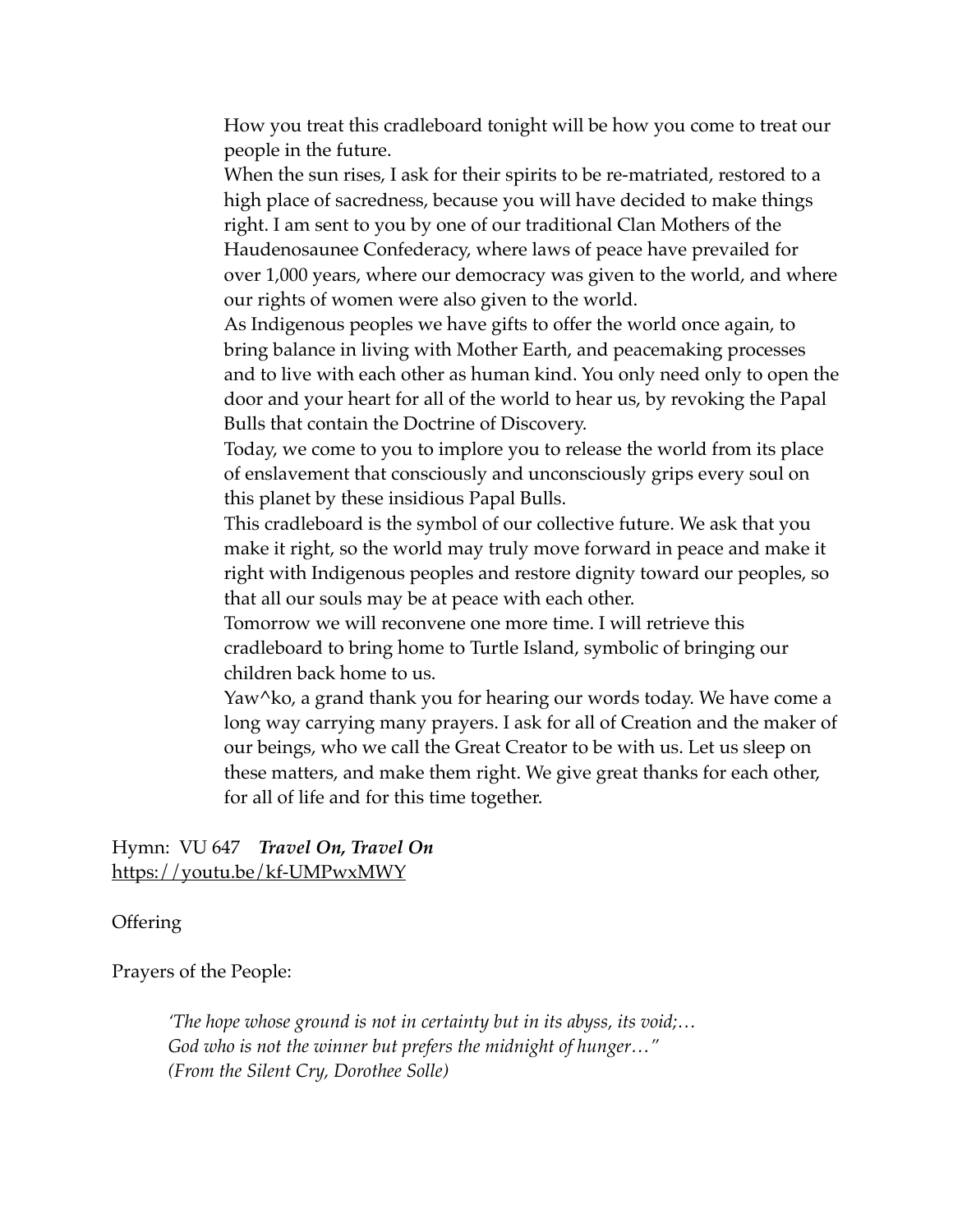Enduring Spirit, who does not break in suffering, nor wander from truth, empower us to follow your bold commands: to know God, to love God's way, to hold back from evil, to hate false ways, to proclaim the gospel…

You,

who rode into town not on your high horse but on a lowly colt, you who comes in the name of God, in this time of killing and war, may we, and the very stones, shout your command of peace and justice.

You, who prefers the midnight of hunger over 'power-over', and makes solidarity with those who are hungry, lack of food or lack of peace, comfort the afflicted and heal the broken. Feed us this day at your table of life and hope. Teach us walk the ways of gentleness and peace in your world.

Creator God, accept all we offer you this day: Our prayers for your vulnerable children; our grief for your beloveds, especially Indigenous women, girls and Two Spirit and all, our hope in your healing and reconciling love.

May all who inhabit this sacred place today, in body, soul, mind and heart, be drawn even more deeply through compassion into love for All Relations; may they/we be renewed in hope; and may they/we be strengthened to serve along the pathways to which the sacred calls.

This we pray in the power of the Enduring Spirit, through Jesus, our brother, who walked in the desert, the wilderness of the void of Word, just as he did on the road to Jerusalem with God's Word of Promise in mind:

The desert shall bloom, it shall laugh and rejoice. Water shall run and it shall glisten, The thirsty come and drink The desert shall drink and it shall bloom.